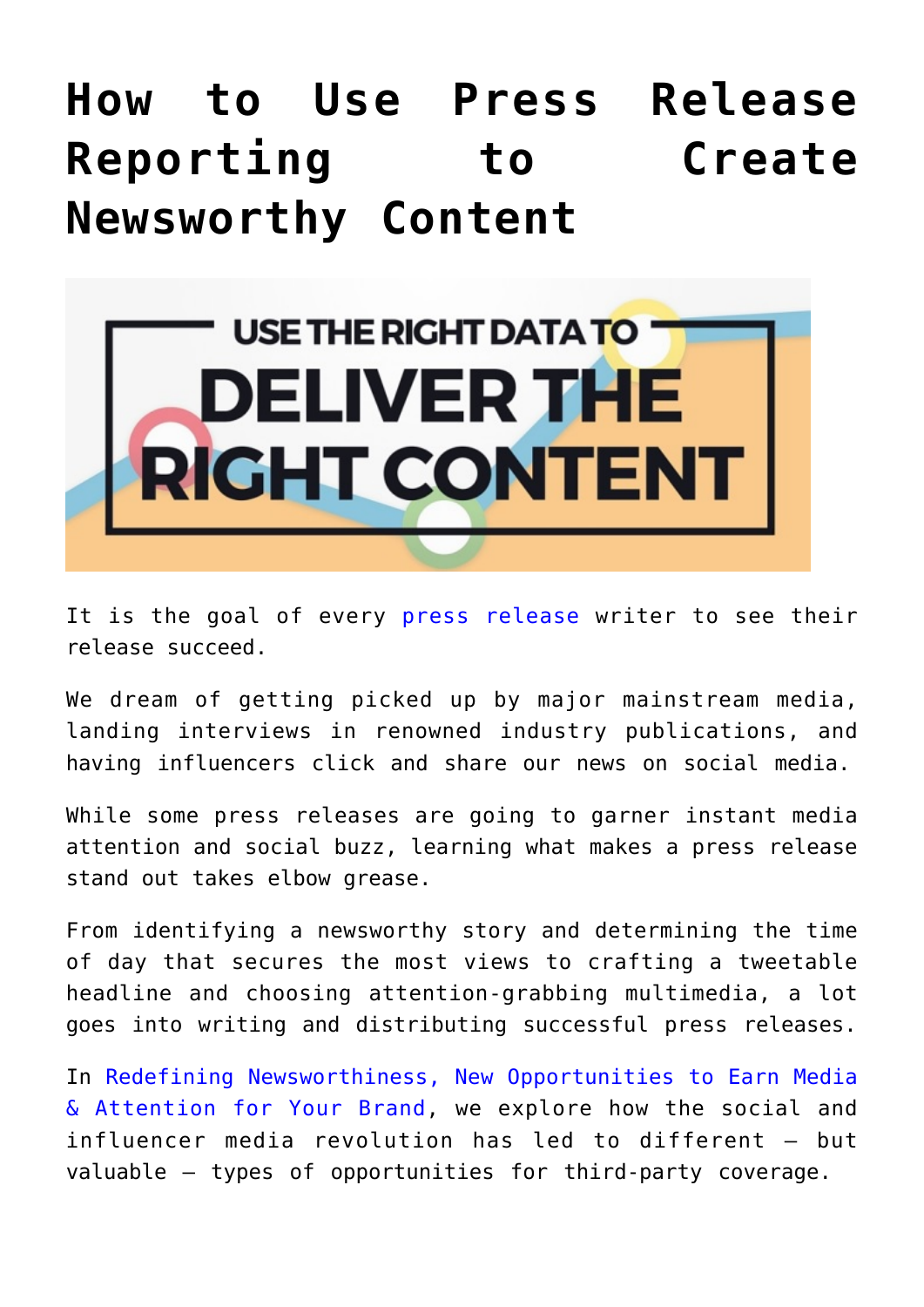One way to identify these opportunities is by tapping into the successes and failures of previous press releases. Your press release metrics can inform your future content strategy by providing insight into what your audience considers newsworthy.

The key is in understanding how to interpret your data. Here are 5 common press release metrics, along with tips for turning them into actionable insights.

## **1. Release Views**

The first mental "hooray" you feel as a press release writer is usually tied to this number. We love seeing that lots of people have looked at our release!

When you begin digging into this metric, compare your releases with higher views to those with fewer hits, and see if you can isolate the differences between them.

Consider every aspect  $-$  down to the time of day your high- and low-performing releases were distributed. For instance, sending a press release right at market open could cause your release to be buried in financial news, or you might see trends in days of week and times of day that impact your press release visibility for better or worse.

## **2. Engagement**

While release views are the most immediate metric to inform success, it's not enough to get eyes on your release. If your content is truly newsworthy, your readers will want to share it.

Engagement can be a tricky stat to measure, as it can encompass a large number of actions. Social sharing, as an example, can indicate that audiences thought your story was newsworthy and were compelled to help spread the news.

Clickthroughs from the links in your release are another great